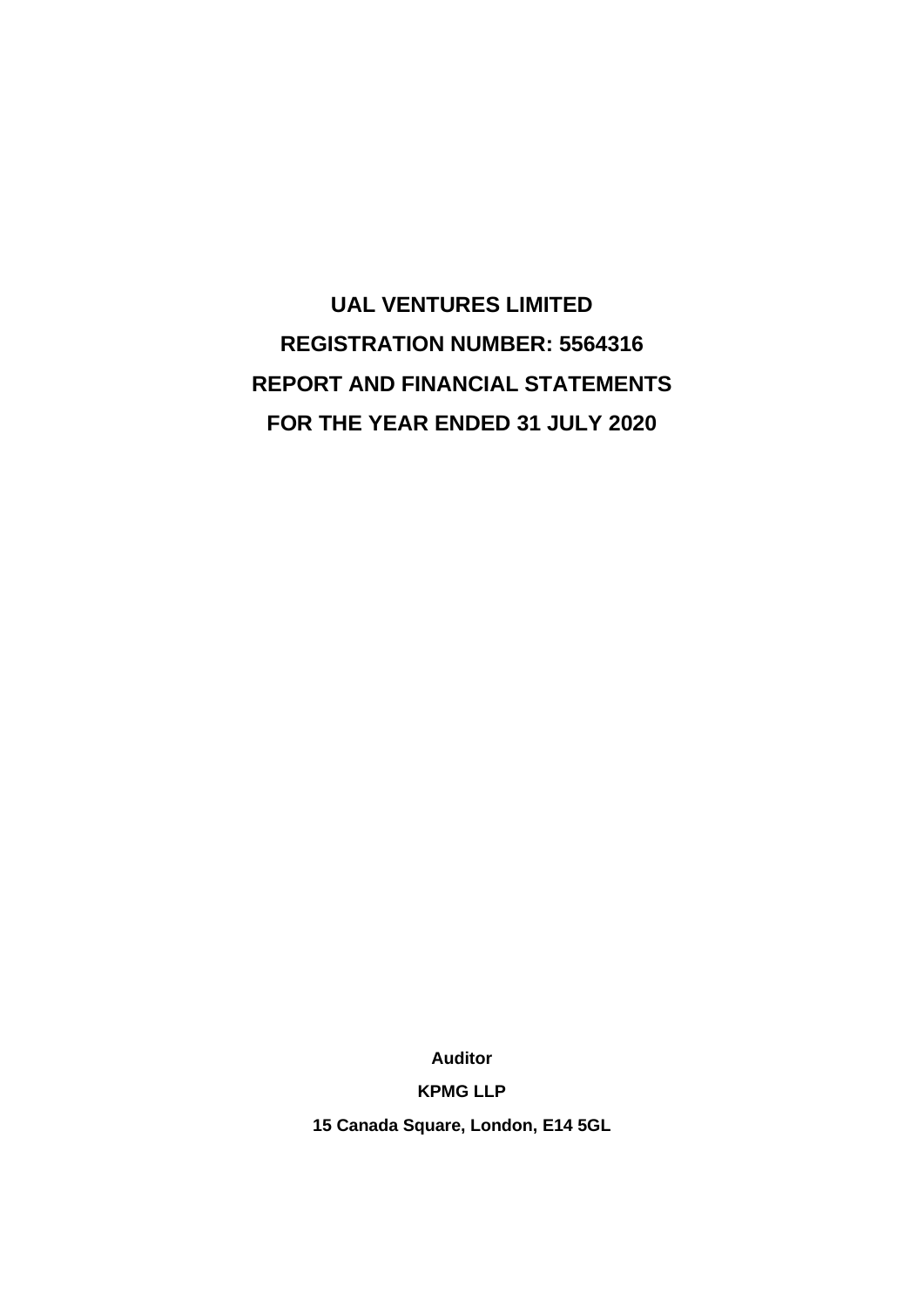# (COMPANY REGISTRATION NUMBER: 05564316)

# FINANCIAL STATEMENTS FOR THE YEAR ENDED 31 JULY 2020

# **CONTENTS**

| INDEPENDENT AUDITOR'S REPORT TO THE MEMBERS OF UAL VENTURES LIMITED 5 |  |
|-----------------------------------------------------------------------|--|
|                                                                       |  |
|                                                                       |  |
|                                                                       |  |
|                                                                       |  |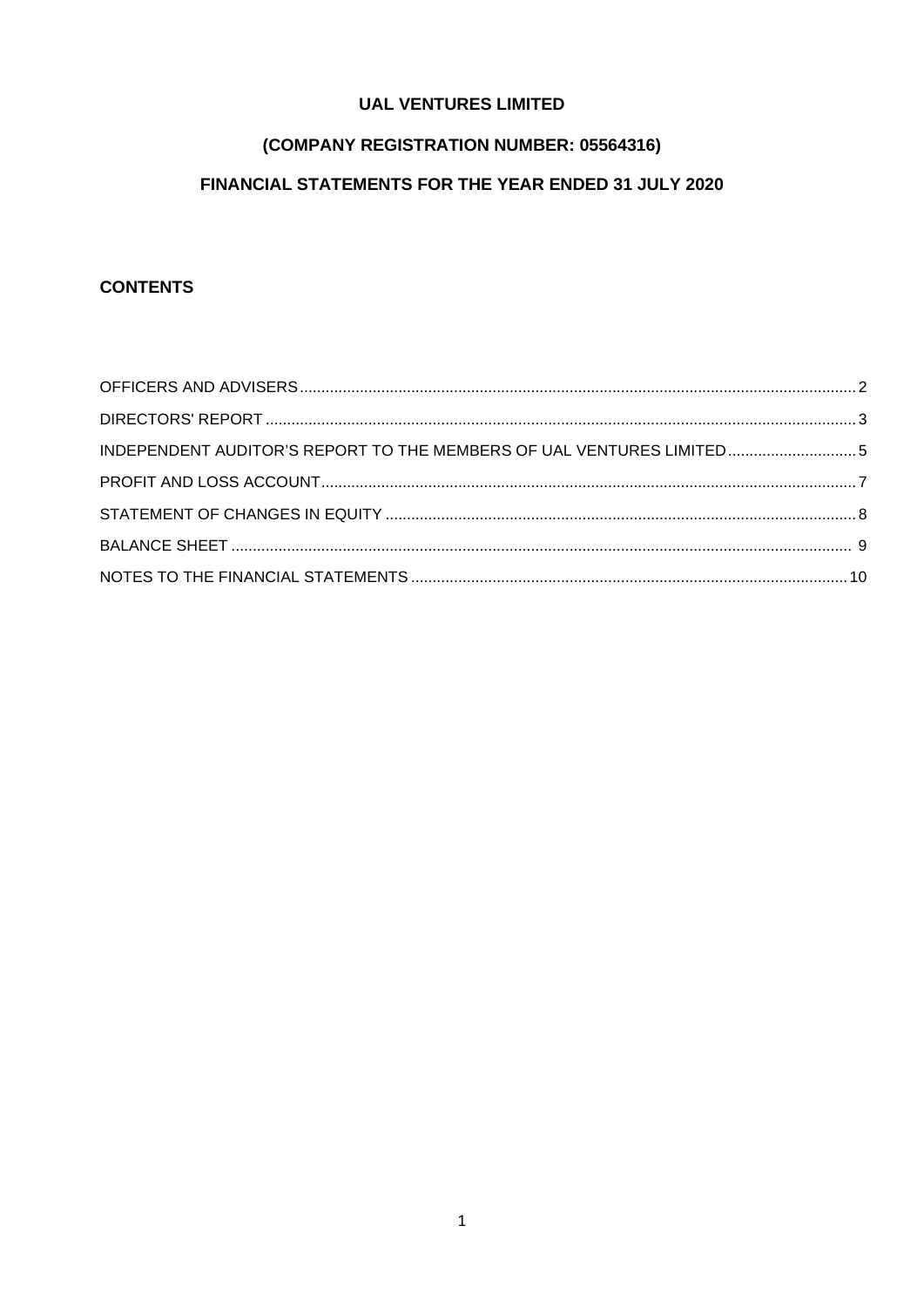## <span id="page-2-0"></span>**OFFICERS AND ADVISERS**

#### **Chairman:** Sir Nigel Carrington

**Secretary: Zioge Smith** 

#### **Directors:**

Stephen Reid (resigned 26 August 2020) Natalie Brett Danielle Salvadori Heather Francis (appointed on 1 July 2020)

#### **Registered Office**

272 High Holborn London WC1V 7EY

#### **Auditor**

KPMG LLP Chartered Accountants 15 Canada Square London E14 5GL

#### **Banker**

Lloyds TSB Bank plc 39 Threadneedle Street London EC2R 8AU

#### **Insurer**

UM Association Limited and Hasilwood Management Services Limited 5 St Helen's Place London EC3A 6AB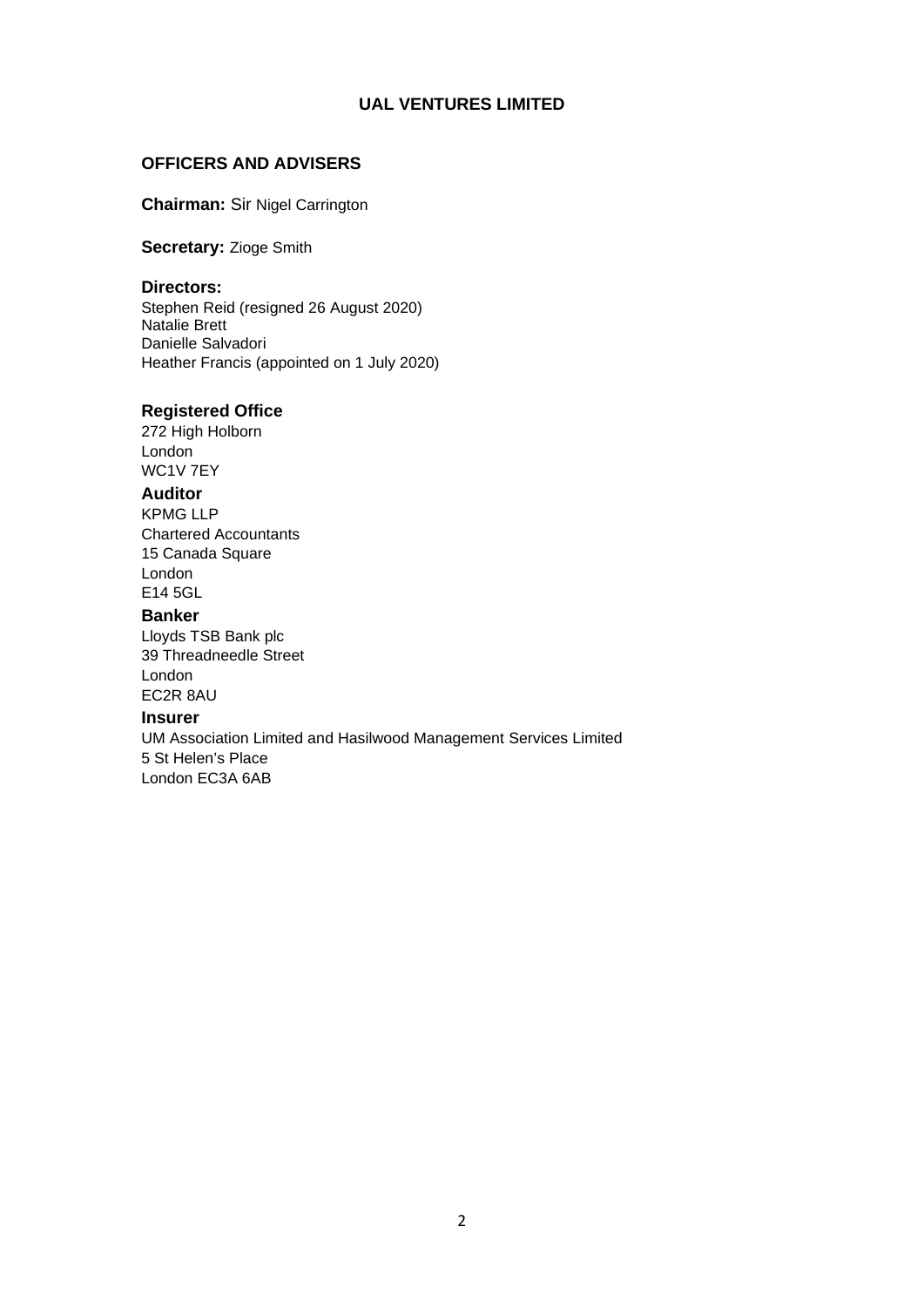#### <span id="page-3-0"></span>**DIRECTORS' REPORT**

The directors present their report and financial statements for the year ended 31 July 2020.

#### **Business Review**

The detailed results of the company are set out below.

|                                 | 2020            |               |                 | 2019          |
|---------------------------------|-----------------|---------------|-----------------|---------------|
|                                 | <b>Turnover</b> | Profit/(Loss) | <b>Turnover</b> | Profit/(Loss) |
|                                 |                 |               |                 |               |
| <b>Central Saint Martins</b>    | 42,730          | (11, 302)     | 66.976          | 33,754        |
| London College of Fashion       | 50,250          | 13,905        | 25,125          | 12,694        |
| Chelsea, Camberwell & Wimbledon |                 | 21,222        | 11,000          | 7,910         |
| London College of Communication |                 | (206)         | 6.043           | 4,134         |
| <b>UAL Ventures Centre</b>      |                 | (6,756)       |                 | (5, 159)      |
|                                 | 92,980          | 16,863        | 109.144         | 53,333        |

The company's income has reduced in the year due to a combination of a planned reduction in activity and the resulting impact of the Coronavirus pandemic. The company will continue to carry out overseas bespoke training and consultancy activities.

#### **STATEMENT OF DIRECTORS' RESPONSIBILITIES IN RESPECT OF THE DIRECTORS' REPORT AND THE FINANCIAL STATEMENTS**

The directors are responsible for preparing the Directors' Report and the financial statements in accordance with applicable law and regulations.

Company law requires the directors to prepare financial statements for each financial year. Under that law they have elected to prepare the financial statements in accordance with UK accounting standards and applicable law (UK Generally Accepted Accounting Practice), including FRS 102 The Financial Reporting Standard applicable in the UK and Republic of Ireland.

Under company law the directors must not approve the financial statements unless they are satisfied that they give a true and fair view of the state of affairs of the company and of the profit or loss of the company for that period. In preparing these financial statements, the directors are required to:

- select suitable accounting policies and then apply them consistently;
- make judgements and estimates that are reasonable and prudent:
- assess the company's ability to continue as a going concern, disclosing, as applicable, matters related to going concern; and
- use the going concern basis of accounting unless they either intend to liquidate the company or to cease operations, or have no realistic alternative but to do so.

The directors are responsible for keeping adequate accounting records that are sufficient to show and explain the company's transactions and disclose with reasonable accuracy at any time the financial position of the company and enable them to ensure that the financial statements comply with the Companies Act 2006. They are responsible for such internal control as they determine is necessary to enable the preparation of financial statements that are free from material misstatement, whether due to fraud or error, and have general responsibility for taking such steps as are reasonably open to them to safeguard the assets of the company and to prevent and detect fraud and other irregularities.

The directors are responsible for the maintenance and integrity of the corporate and financial information included on the company's website. Legislation in the UK governing the preparation and dissemination of financial statements may differ from legislation in other jurisdictions.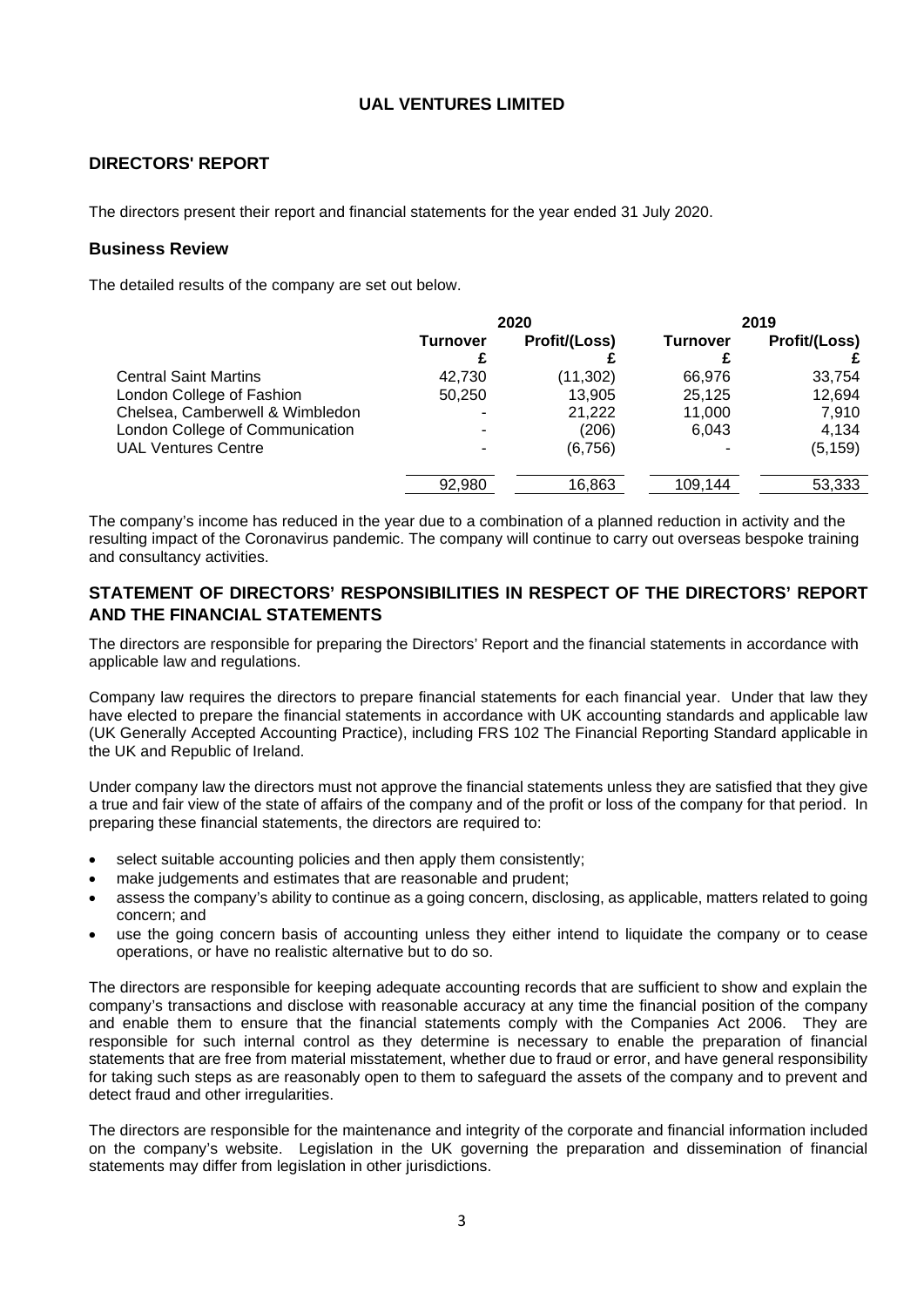#### **Disclosure of information to auditors**

The directors who held office at the date of approval of this directors' report confirm that, so far as they are each aware, there is no relevant audit information of which the company's auditors are unaware; and each director has taken all the steps that they ought to have taken as a director to make themselves aware of any relevant audit information and to establish that the company's auditors are aware of that information.

## **Principal Activity**

The principal activity of the company during the year has been the provision of training, consultancy and nonaccredited short course offerings overseas.

#### **Dividend**

The directors do not recommend payment of a dividend.

#### **External Auditor**

Pursuant to Section 487 of Companies Act 2006, the auditor will be deemed to be reappointed and KPMG LLP will therefore continue in office.

#### **Directors**

The directors of the company during the year are as set out on page 2. The directors held no interests in the Company during the year.

By order of the Board

Zioge Smith Company Secretary 24 November 2020

272 High Holborn London WC1V 7EY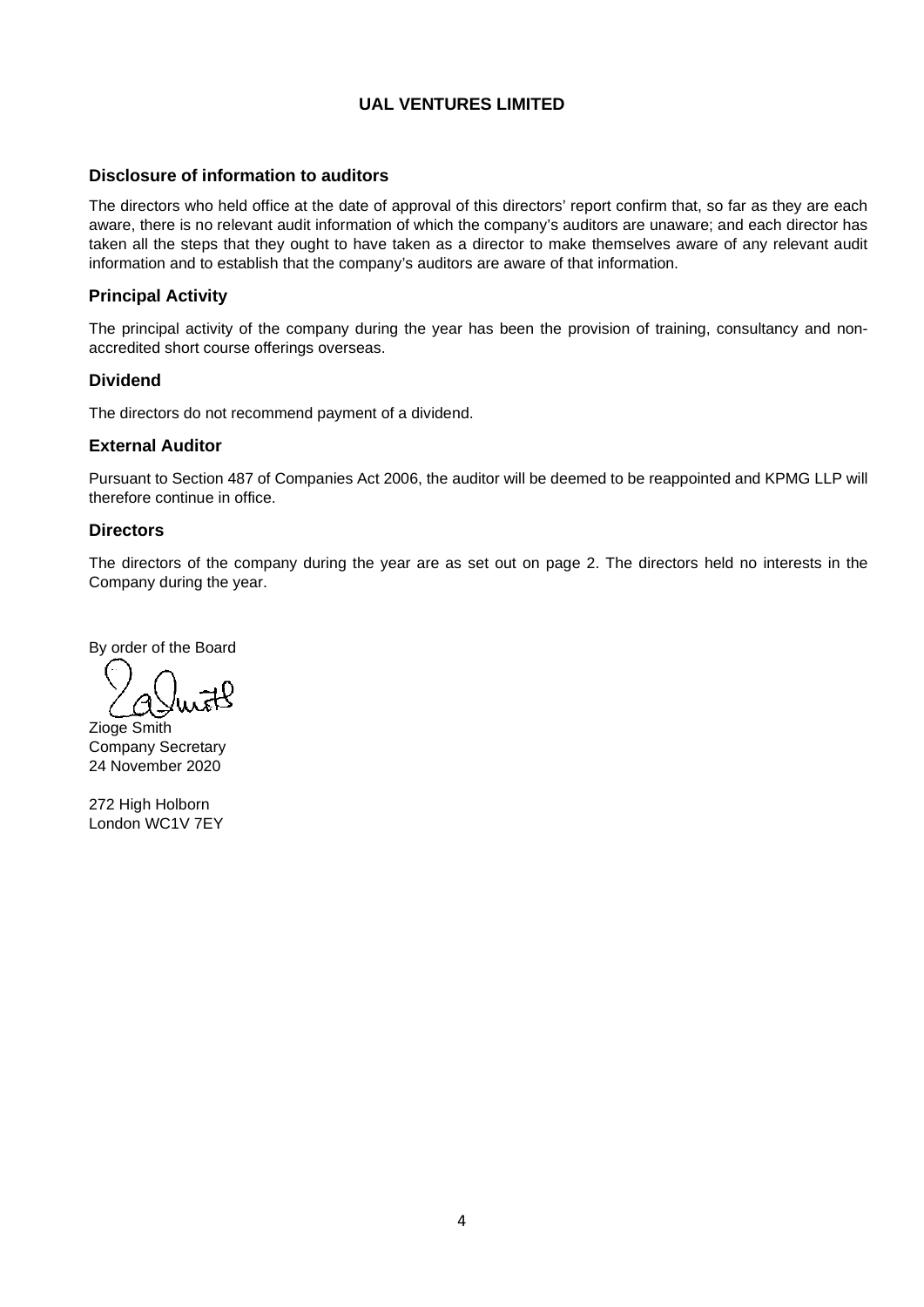#### <span id="page-5-0"></span>**INDEPENDENT AUDITOR'S REPORT TO THE MEMBERS OF UAL VENTURES LIMITED**

#### **Opinion**

We have audited the financial statements of UAL Ventures Limited ("the company") for the year ended 31 July 2020 which comprise the Profit and Loss Account, Statement of Changes in Equity and Balance Sheet and related notes, including the accounting policies in note 1.

In our opinion the financial statements:

- give a true and fair view of the state of the company's affairs as at 31 July 2020 and of its profit for the year then ended;
- have been properly prepared in accordance with UK accounting standards, including FRS 102 *The Financial Reporting Standard applicable in the UK and Republic of Ireland*; and
- have been prepared in accordance with the requirements of the Companies Act 2006

#### **Basis for opinion**

We conducted our audit in accordance with International Standards on Auditing (UK) ("ISAs (UK)") and applicable law. Our responsibilities are described below. We have fulfilled our ethical responsibilities under, and are independent of the company in accordance with, UK ethical requirements including the FRC Ethical Standard. We believe that the audit evidence we have obtained is a sufficient and appropriate basis for our opinion.

#### **Going concern**

The directors have prepared the financial statements on the going concern basis as they do not intend to liquidate the company or to cease its operations, and as they have concluded that the company's financial position means that this is realistic. They have also concluded that there are no material uncertainties that could have cast significant doubt over its ability to continue as a going concern for at least a year from the date of approval of the financial statements ("the going concern period").

We are required to report to you if we have concluded that the use of the going concern basis of accounting is inappropriate or there is an undisclosed material uncertainty that may cast significant doubt over the use of that basis for a period of at least a year from the date of approval of the financial statements. In our evaluation of the directors' conclusions, we considered the inherent risks to the company's business model and analysed how those risks might affect the company's financial resources or ability to continue operations over the going concern period. We have nothing to report in these respects.

However, as we cannot predict all future events or conditions and as subsequent events may result in outcomes that are inconsistent with judgements that were reasonable at the time they were made, the absence of reference to a material uncertainty in this auditor's report is not a guarantee that the company will continue in operation.

#### **Directors' report**

The directors are responsible for the directors' report. Our opinion on the financial statements does not cover those reports and we do not express an audit opinion thereon.

Our responsibility is to read the directors' report and, in doing so, consider whether, based on our financial statements audit work, the information therein is materially misstated or inconsistent with the financial statements or our audit knowledge. Based solely on that work:

- we have not identified material misstatements in the directors' report;
- in our opinion the information given in those reports for the financial year is consistent with the financial statements; and
- in our opinion those reports have been prepared in accordance with the Companies Act 2006
- the directors were not entitled to take advantage of the small companies exemption from the requirement to prepare a strategic report.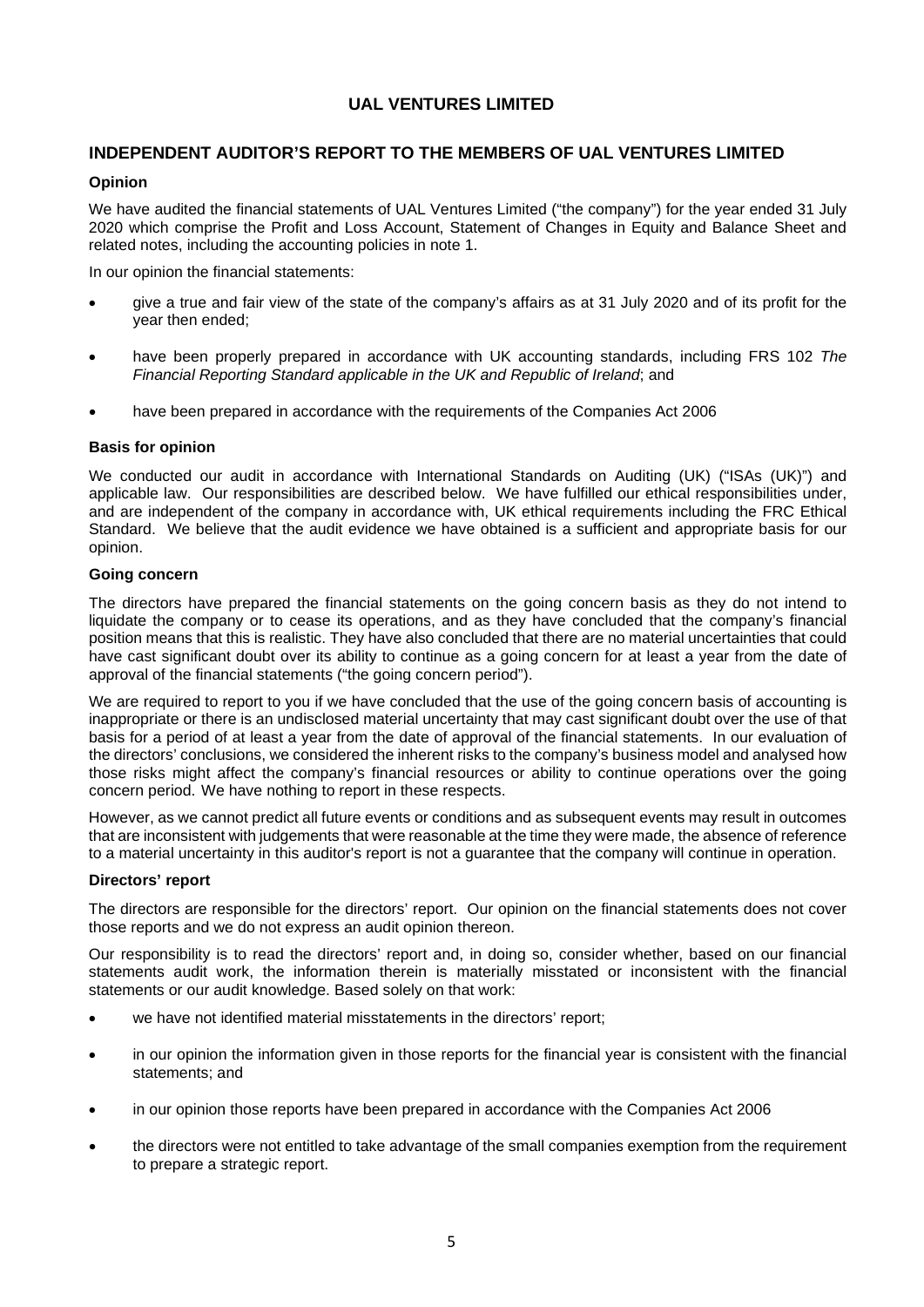#### **Matters on which we are required to report by exception**

Under the Companies Act 2006 we are required to report to you if, in our opinion:

- adequate accounting records have not been kept, or returns adequate for our audit have not been received from branches not visited by us; or
- the financial statements are not in agreement with the accounting records and returns; or
- certain disclosures of directors' remuneration specified by law are not made; or
- we have not received all the information and explanations we require for our audit.

We have nothing to report in these respects.

#### **Directors' responsibilities**

As explained more fully in their statement set out on page 2, the directors are responsible for: the preparation of the financial statements and for being satisfied that they give a true and fair view; such internal control as they determine is necessary to enable the preparation of financial statements that are free from material misstatement, whether due to fraud or error; assessing the company's ability to continue as a going concern, disclosing, as applicable, matters related to going concern; and using the going concern basis of accounting unless they either intend to liquidate the company or to cease operations, or have no realistic alternative but to do so.

#### **Auditor's responsibilities**

Our objectives are to obtain reasonable assurance about whether the financial statements as a whole are free from material misstatement, whether due to fraud or error, and to issue our opinion in an auditor's report. Reasonable assurance is a high level of assurance, but does not guarantee that an audit conducted in accordance with ISAs (UK) will always detect a material misstatement when it exists. Misstatements can arise from fraud or error and are considered material if, individually or in aggregate, they could reasonably be expected to influence the economic decisions of users taken on the basis of the financial statements.

A fuller description of our responsibilities is provided on the FRC's website at [www.frc.org.uk/auditorsresponsibilities.](http://www.frc.org.uk/auditorsresponsibilities) 

#### **The purpose of our audit work and to whom we owe our responsibilities**

This report is made solely to the company's members, as a body, in accordance with Chapter 3 of Part 16 of the Companies Act 2006. Our audit work has been undertaken so that we might state to the company's members those matters we are required to state to them in an auditor's report and for no other purpose. To the fullest extent permitted by law, we do not accept or assume responsibility to anyone other than the company and the company's members, as a body, for our audit work, for this report, or for the opinions we have formed.

Frank National

**Fleur Nieboer (Senior Statutory Auditor) for and on behalf of KPMG LLP, Statutory Auditor**  *Chartered Accountants*  15 Canada Square, London, E14 5GL 27 November 2020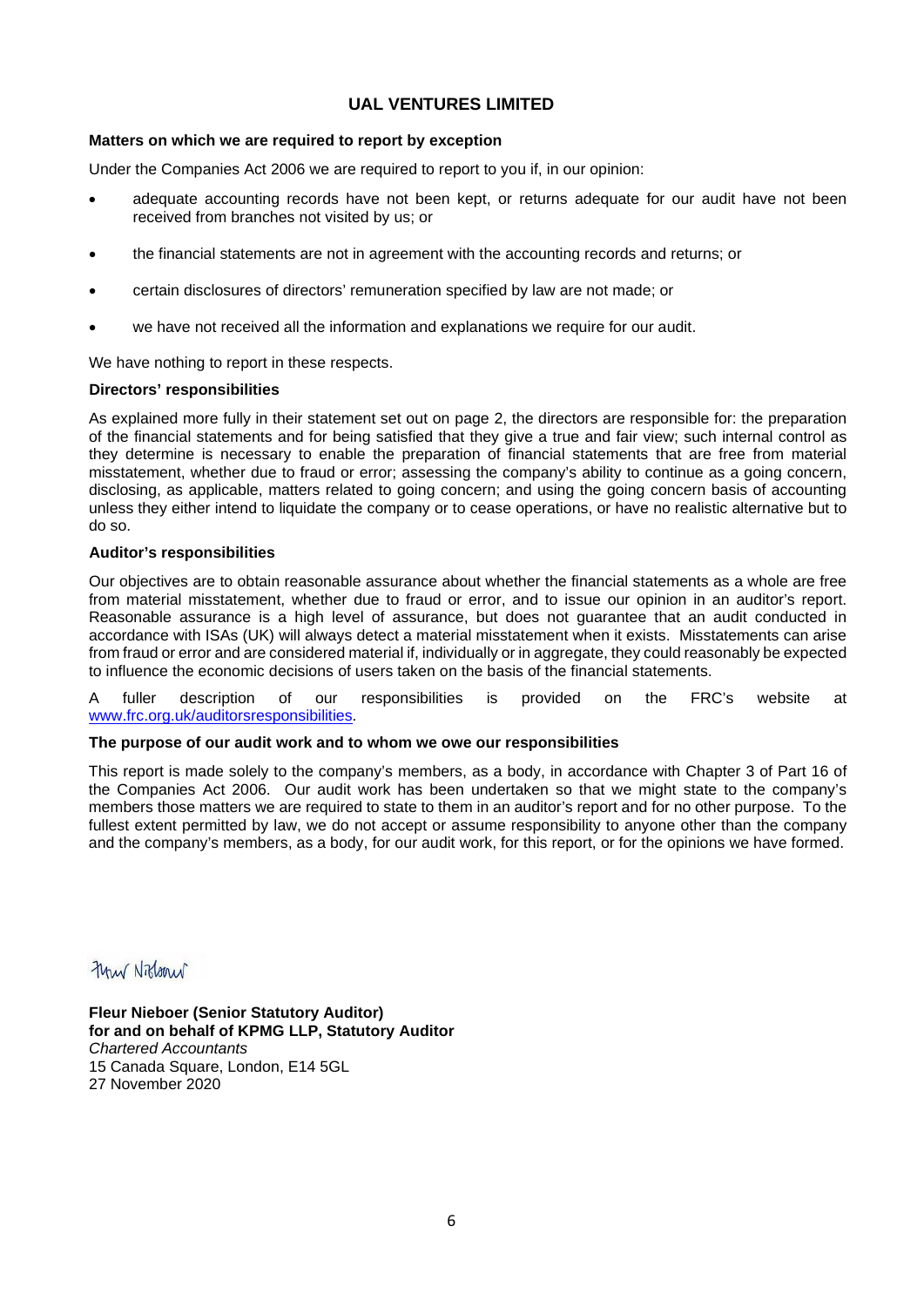## **UAL VENTURES LIMITED PROFIT AND LOSS ACCOUNT FOR THE YEAR ENDED 31 JULY 2020**

<span id="page-7-0"></span>

|                               |                | 2020      | 2019      |
|-------------------------------|----------------|-----------|-----------|
|                               | <b>Notes</b>   | £         | £         |
| <b>Turnover</b>               | 1(b)           | 92,980    | 109,144   |
| <b>Cost of sales</b>          |                | (58, 204) | (37, 554) |
| <b>Gross profit</b>           |                | 34,776    | 71,590    |
| Administration expenses       |                | (18, 593) | (18, 826) |
| Profit on ordinary activities | $\overline{2}$ | 16,183    | 52,764    |
| Interest receivable           | 4              | 680       | 569       |
| <b>Profit before taxation</b> |                | 16,863    | 53,333    |
| Taxation                      | 8              |           |           |
|                               |                |           |           |
| <b>Profit after tax</b>       |                | 16,863    | 53,333    |

<span id="page-7-1"></span>The accompanying notes form part of these financial statements.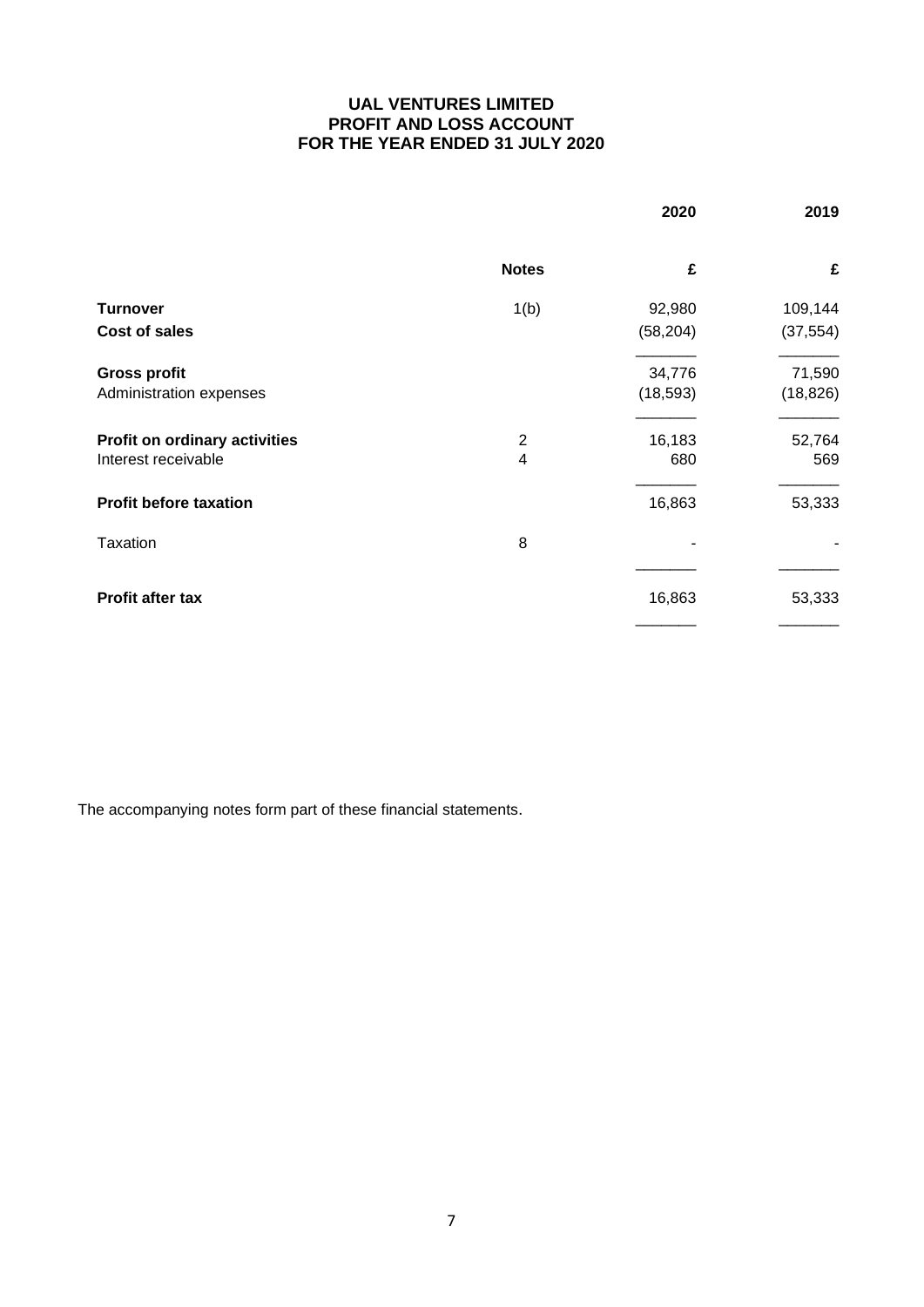## **UAL VENTURES LIMITED STATEMENT OF CHANGES IN EQUITY FOR THE YEAR ENDED 31 JULY 2020**

|                                         | <b>Called</b><br>up<br><b>Share</b><br>capital<br>£ | <b>Profit and</b><br>loss<br>account<br>£ | <b>Total</b><br>£ |
|-----------------------------------------|-----------------------------------------------------|-------------------------------------------|-------------------|
| <b>Balance at 1 August 2018</b>         | $\overline{c}$                                      | 100,695                                   | 100,697           |
| Total comprehensive income for the year |                                                     |                                           |                   |
| Profit for the year                     |                                                     | 53,333                                    | 53,333            |
| Deed of covenant charge                 |                                                     | (53, 333)                                 | (53, 333)         |
| Total comprehensive income for the year |                                                     |                                           |                   |
| Balance at 31 July 2019                 | $\overline{2}$                                      | 100,695                                   | 100,697           |
| Total comprehensive income for the year |                                                     |                                           |                   |
| Profit for the year                     |                                                     | 16,863                                    | 16,863            |
| Deed of covenant charge                 |                                                     | (17,090)                                  | (17,090)          |
| Total comprehensive income for the year |                                                     | (227)                                     | (227)             |
| Balance at 31 July 2020                 | $\overline{2}$                                      | 100,469                                   | 100,471           |

The accompanying notes form part of these financial statements.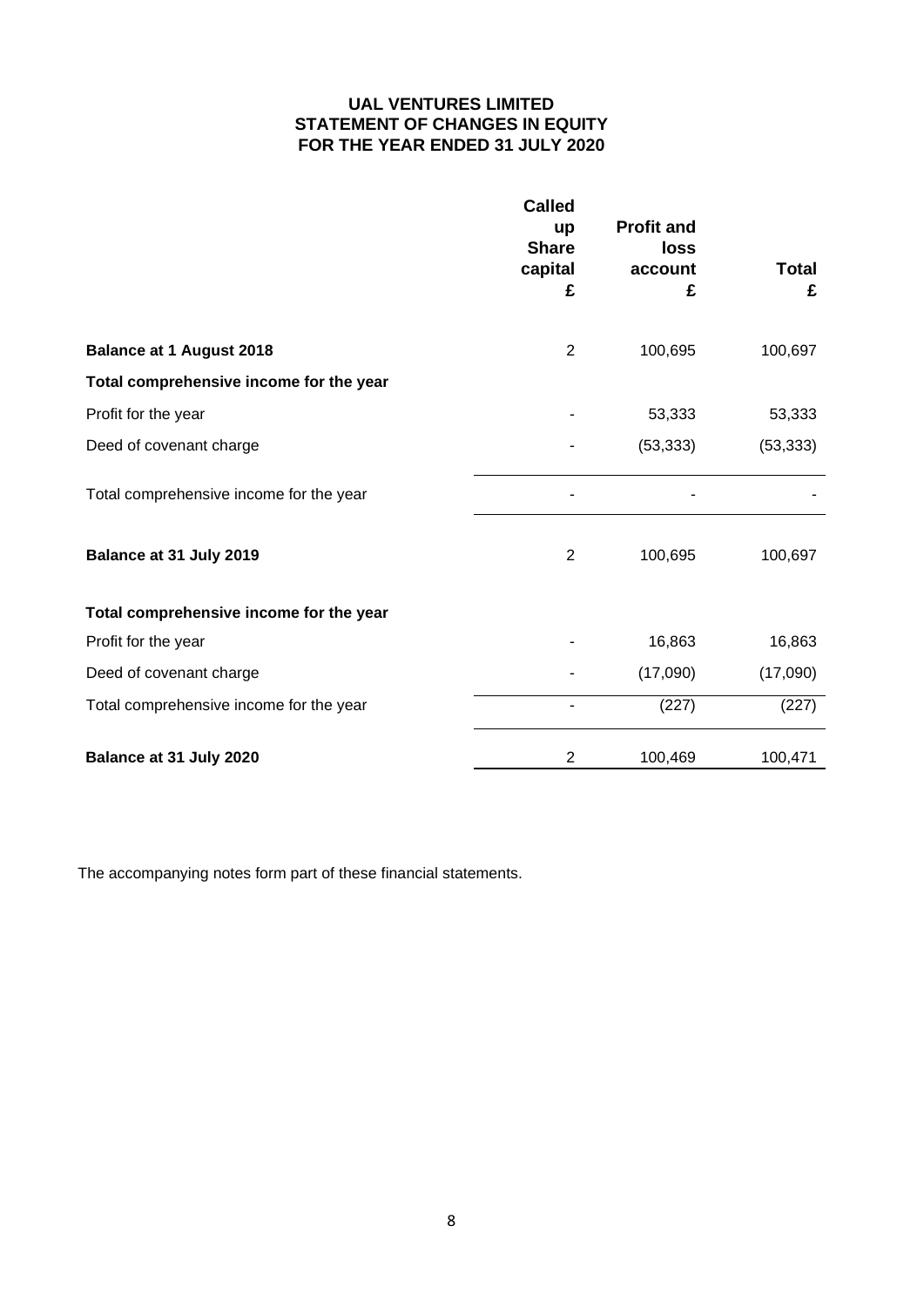#### **UAL VENTURES LIMITED (COMPANY REGISTRATION NUMBER: 5564316) BALANCE SHEET AS AT 31 JULY 2020**

<span id="page-9-0"></span>

|                                                                                   |              | 2020                         | 2019                        |
|-----------------------------------------------------------------------------------|--------------|------------------------------|-----------------------------|
| <b>CURRENT ASSETS</b>                                                             | <b>Notes</b> | £                            | £                           |
| <b>Debtors</b><br>Cash at bank and in hand                                        | 9            | 36,201<br>125,764<br>161,965 | 92,244<br>86,167<br>178,411 |
| <b>CREDITORS: AMOUNTS FALLING DUE WITHIN</b><br><b>ONE YEAR</b>                   | 10           | (61, 494)                    | (77, 714)                   |
| <b>Net assets</b>                                                                 |              | 100,471                      | 100,697                     |
| <b>Capital and reserves</b><br>Called up share capital<br>Profit and loss account | 11           | 2<br>100,469                 | 2<br>100,695                |
| <b>Shareholders' equity</b>                                                       |              | 100,471                      | 100,697                     |

These financial statements were approved on 24 November 2020 by the Board of Directors and signed on its behalf by:

Sir Nigel Carrington

Chairman

Heather Francis

**Director** 

The accompanying notes form part of these financial statements.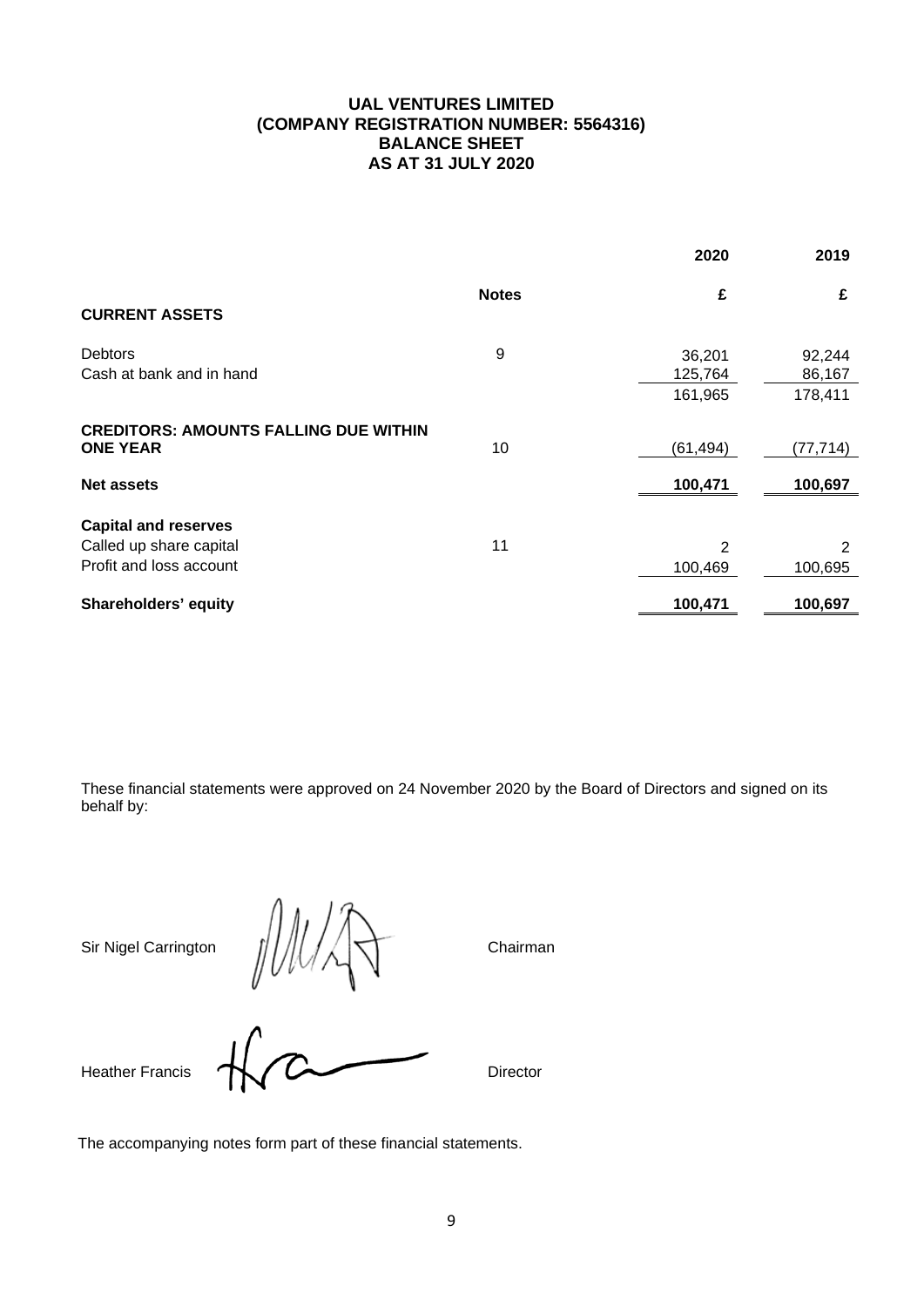#### <span id="page-10-0"></span>**1. ACCOUNTING POLICIES**

The following accounting policies have been applied consistently in dealing with items which are considered material in relation to these financial statements.

#### **(a) Basis of Preparation**

The financial statements have been prepared in accordance with Financial Reporting Standard 102 *The Financial Reporting Standard* applicable in the UK and Republic of Ireland ("FRS 102") as reissued in 2018. The subsequent amendments to FRS 102 have been applied.

The financial statements have been prepared on the historical cost basis.

The Company has applied the exemption available under FRS 102, to prepare a cash flow statement on the grounds that a parent undertaking includes the Company in its own published consolidated financial statements. It has also taken advantage of the exemption contained in FRS 102 to not disclose transactions or balances with entities which form part of the group (or investees of the group qualifying as related parties). The consolidated financial statements of University of the Arts London, within which this Company is included, can be obtained from University of the Arts London, 272 High Holborn, London WC1V 7EY.

There are no areas of significant judgement and the key accounting policies are set out below.

#### **(b) Going Concern**

On the basis of their assessment of the company's financial positon and resources, the directors believe that the company is well placed to manage its business risks. The company provides training and consultancy in response to demand. The directors have considered the company's liquidity for a period of twelve months from the signing of the financial statements which indicate that, taking account of severe but plausible downsides, including changes arising from the Covid-19 pandemic, the directors are of the opinion that the company will have sufficient funds to meet its liabilities as they fall due for that period. Consequently the company continues to adopt the going concern basis in preparing its financial statements.

#### **(c) Turnover**

Turnover for the year is derived primarily from operations overseas. It represents short course tuition fees and the provision of other activities related to the provision of educational consultancy services. Fees are recognised when the service is provided. Income is shown net of value added tax and trade discounts.

## **(d) Foreign currencies**

Transactions in foreign currencies are recorded using the rate of exchange ruling at the date of the transaction. Monetary assets and liabilities denominated in foreign currencies are translated using the contracted rate or the rate of exchange ruling at the balance sheet date and the gains or losses on translation are included in the profit and loss account. The assets and liabilities of the overseas operations are translated at the rate of exchange prevailing at the balance sheet date. Income and expense items are translated at the average exchange rate for the period.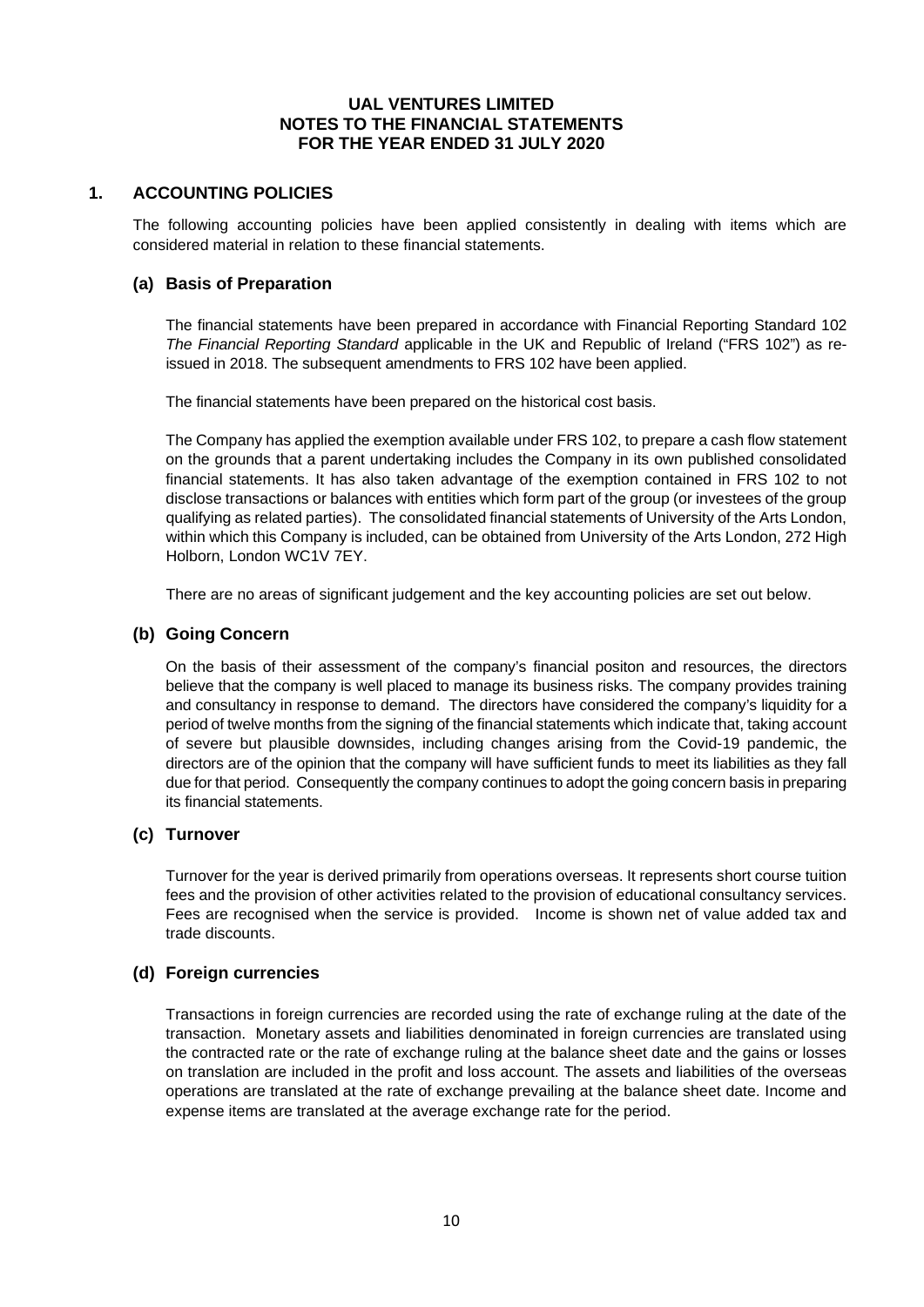#### **(e) Taxation**

Tax on the profit or loss for the year comprises the current tax charge. Tax is recognised in the profit and loss account except to the extent that it relates to items recognised directly in equity or other comprehensive income, in which case it is recognised directly in equity or other comprehensive income. Current tax is the expected tax payable or receivable on the taxable income or loss for the year, using tax rates enacted or substantively enacted at the balance sheet date, and any adjustment to tax payable in respect of previous years.

#### **(f) Subsequent events**

The Company has evaluated subsequent events and determined that there have been no events that have occurred since the balance sheet date would require adjustments or disclosure in the financial statements.

# **2. PROFIT ON ORDINARY ACTIVITIES**

Profit on ordinary activities is stated after charging:

|                                                            | 2020   | 2019   |
|------------------------------------------------------------|--------|--------|
|                                                            |        |        |
| Auditor's remuneration - audit services (exclusive of VAT) | 2.700  | 2.500  |
| Management charge payable to holding company               | 11.157 | 13.098 |

## **3. DIRECTORS' REMUNERATION**

The Directors are engaged and remunerated by the University and do not receive additional remuneration for their services to the company (2019: nil).

## **4. INTEREST RECEIVEABLE**

|                          |     | £   |
|--------------------------|-----|-----|
| Bank interest receivable | 680 | 569 |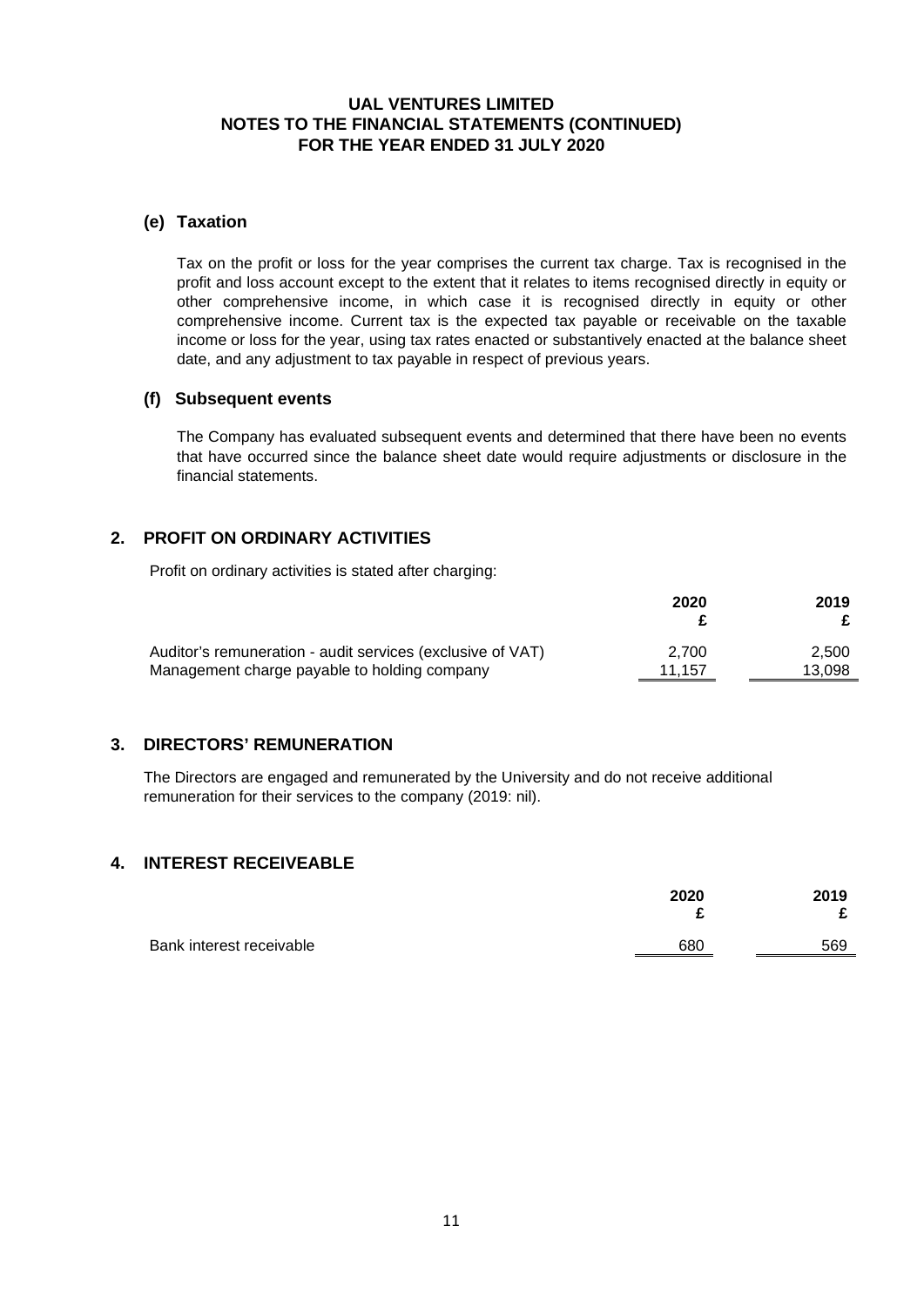# **5. STAFF**

There were no operations and administrative staff employed during the year. Teaching staff costs were:

|                       | 2020   | 2019   |
|-----------------------|--------|--------|
|                       |        |        |
| Wages and salaries    | 35,978 | 24.427 |
| Social security costs | 7.871  | 5,269  |
|                       | 43,849 | 29,696 |

## **6. PAYMENT UNDER DEED OF COVENANT**

|                                           | 2020   | 2019   |
|-------------------------------------------|--------|--------|
|                                           | c      |        |
| Payments to University of the Arts London |        |        |
| Charge relating to the prior periods      | 227    | 227    |
| Charge relating to the year               | 16,863 | 53,106 |
|                                           | 17.090 | 53,333 |

## **7. FIXED ASSETS INVESTMENTS**

|                                      | HK\$ |   |
|--------------------------------------|------|---|
| At 1 August 2019 and at 31 July 2020 |      | ۰ |

| <b>Subsidiary</b>                      | <b>Country of</b><br>incorporation | Type of<br>shares | <b>Proportion of</b><br>voting rights and<br>shares held | <b>Nature of</b><br>business |
|----------------------------------------|------------------------------------|-------------------|----------------------------------------------------------|------------------------------|
| <b>UAL Ventures</b><br>(China) Limited | Hong Kong                          | Ordinary          | 100                                                      | Not trading                  |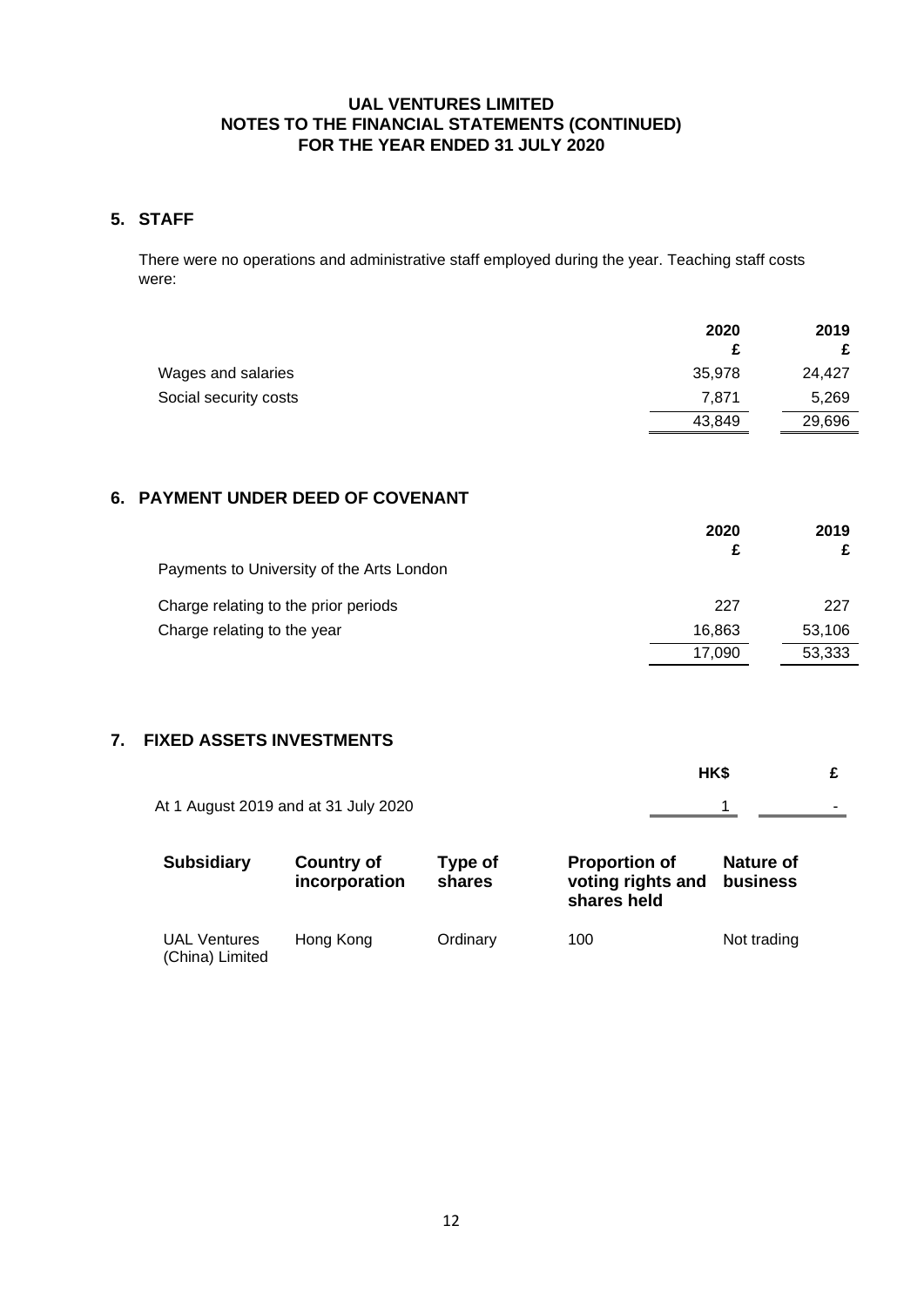# **8. TAXATION**

|                                          | 2020<br>£ | 2019      |
|------------------------------------------|-----------|-----------|
| Profit on ordinary activities before tax | 16,863    | 53,333    |
| Tax at 19% (2019: 19%)                   | 3,204     | 10,133    |
| Current tax charge for the year          | 3,204     | 10,133    |
| Tax impact of Deed of Covenant           | (3,204)   | (10, 133) |
| Total tax charge for the year            |           |           |

## **9. DEBTORS**

| 2020   | 2019   |
|--------|--------|
|        |        |
| 25.125 | 71,125 |
|        | 20,355 |
| 11.076 | 764    |
| 36.201 | 92.244 |
|        |        |

## **10. CREDITORS**

|                                  | 2020   | 2019   |
|----------------------------------|--------|--------|
|                                  |        |        |
| Trade creditors                  | 22,986 |        |
| Amount due to group undertakings | 19.756 | 24.945 |
| Accruals and deferred income     | 18,752 | 52,769 |
|                                  | 61.494 | 77.714 |
|                                  |        |        |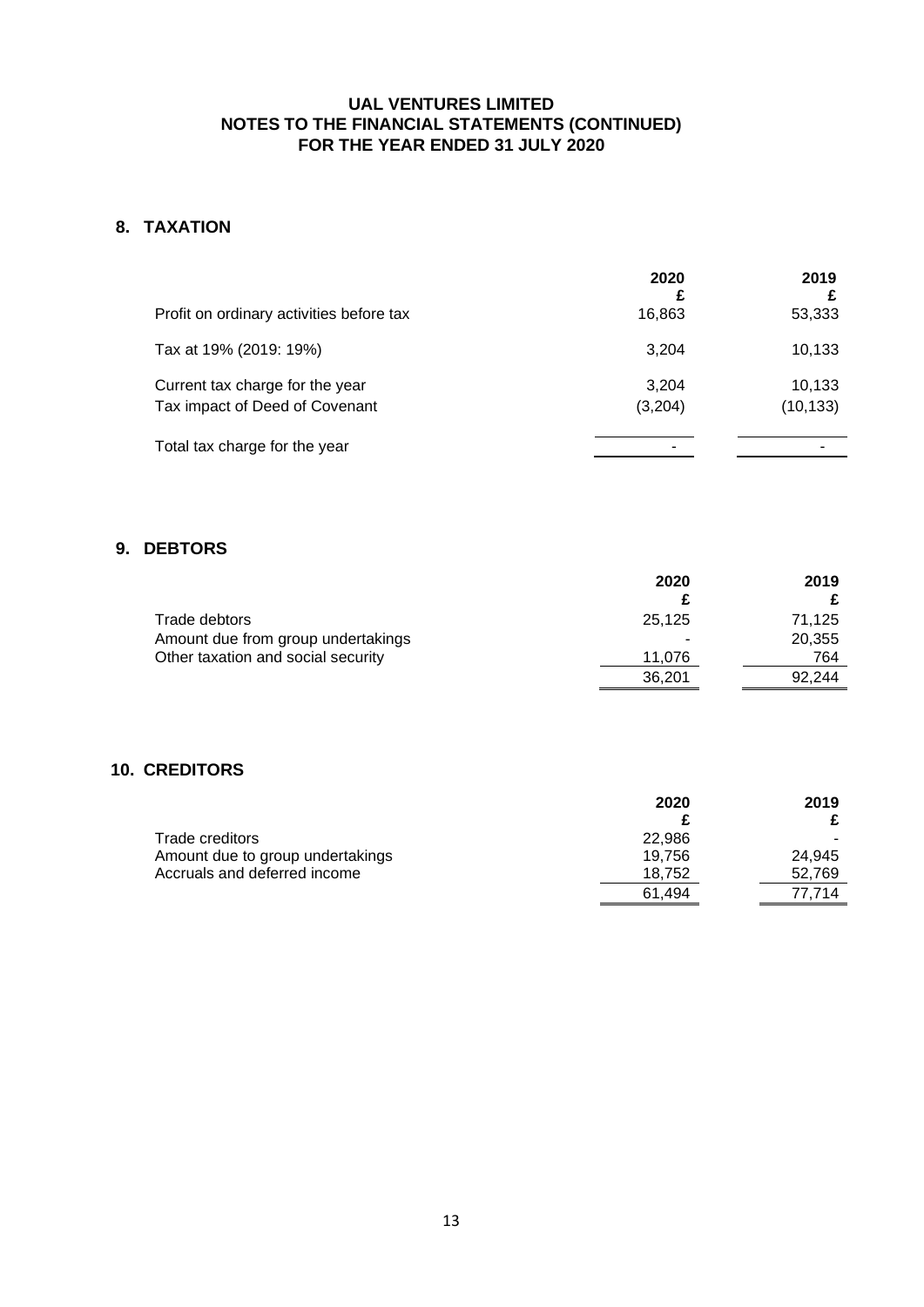# **11. SHARE CAPITAL**

|                                       |      | <b>Authorised</b>                  |                |                |
|---------------------------------------|------|------------------------------------|----------------|----------------|
|                                       |      | 2020<br>£                          | 2019<br>£      |                |
| Ordinary shares of £1 each            |      | 1,000,000                          | 1,000,000      |                |
|                                       |      | Allotted, called up and fully paid |                |                |
|                                       | 2020 | 2019                               | 2020           | 2019           |
|                                       | No.  | No.                                | £              | £              |
| Ordinary shares of £1 each            | 2    | 2                                  | $\overline{2}$ | $\overline{2}$ |
|                                       |      |                                    |                |                |
| <b>12. RECONCILIATION OF NET DEBT</b> |      |                                    |                |                |
|                                       |      | 2020                               |                |                |
|                                       |      | £                                  |                |                |
|                                       |      |                                    |                |                |

| Net funds 1 August 2019               | 86,167  |
|---------------------------------------|---------|
| Movement in cash and cash equivalents | 39.597  |
| Net funds 31 July 2020                | 125.764 |
| Change in net funds                   | 39,597  |

## **Analysis of net funds/ (debt**):

|                           | 2020    | 2019   |
|---------------------------|---------|--------|
|                           | £       | £      |
| Cash and cash equivalents | 125,764 | 86,167 |
| Net funds                 |         |        |
|                           | 125,764 | 86,167 |